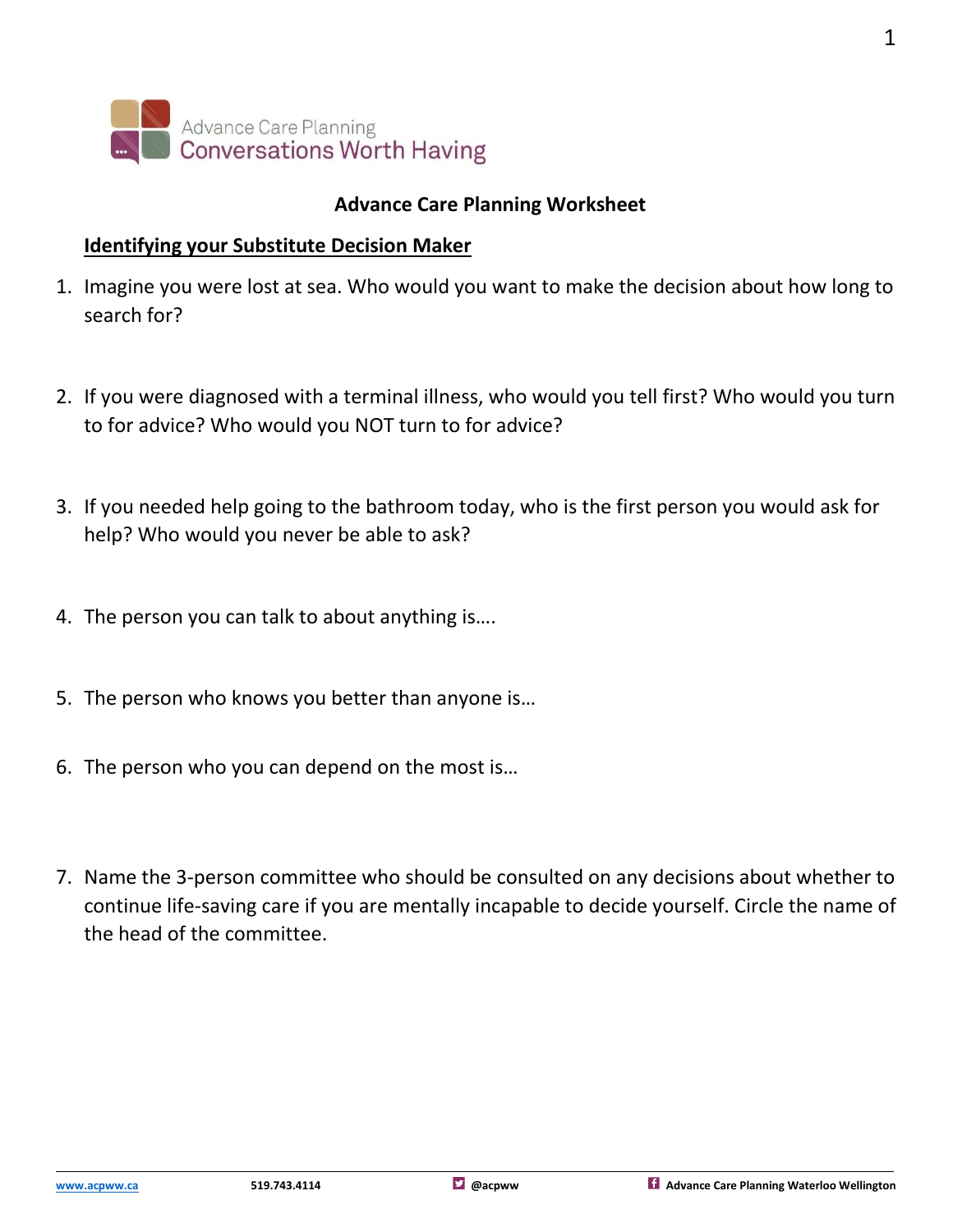## **Thinking about your wishes, values and beliefs**

- 1. How would you describe yourself to someone who didn't know you? (e.g., what do you like to do, who do you like to be with, etc.)
- 2. In order to provide you with the best care possible, what 3 non-medical facts should your doctor know about you?
- 3. If a nurse asked you whether you are a spiritual person, what would you say?
- 4. What activities make you lose track of time?
- 5. What habit/hobby makes your life worth living?
- 6. When you think about care at the end of your life, do you worry more about:
	- a. Not getting enough care
	- b. Getting overly aggressive care
	- c. Other:
- 7. Do you want your doctor to be focused on maximizing:
	- a. The length of your life
	- b. The quality of your life
	- c. Other
- 8. What matters most about living?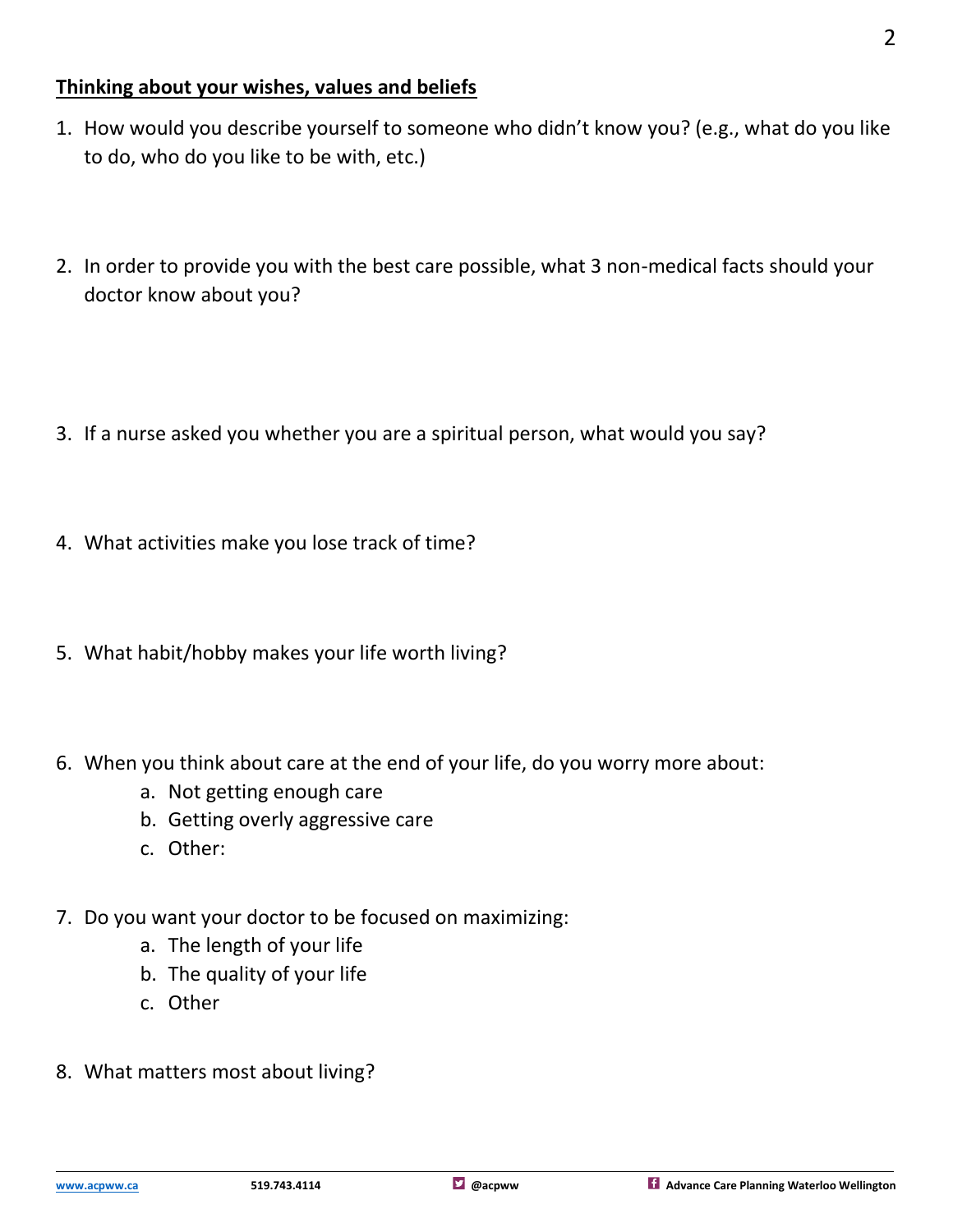# **Ideas for starting the conversation**

- "I need your help with something"
- "I was thinking about what happened to and it made me realize..."
- "I was at a workshop today and I would like to share the information I learned with you"
- "It's coming up to my birthday and it has gotten me thinking about my future..."
- "I just filled out a booklet/worksheet about myself and I would like to share it with you"

## **Ideas about what to talk about**

- Letting SDM and other loved ones know your wishes, values and beliefs
- What do they need to know about you in order to make decisions the way you would?
- What brings quality to your life?
- What brings you pleasure and joy?
- What fears do you have about your health?
- What is a good day for you?
- What are your "ice cream and football" must-haves?

# **Advance Care Planning Checklist**

- 1. I have determined who my SDM(s) is/are **Yes No**
- 2. I have completed the SDM card and put it in my wallet with my health card **Yes No**
- 3. I have thought about my wishes, values, beliefs, what's important to me **Yes No**
- 4. I have shared my wishes, values, beliefs with my SDM(s) **Yes No**
- 5. I have shared my wishes, values, beliefs with other loved ones **Yes No**
- 6. I have told my doctor who my SDM is **Yes No**

3